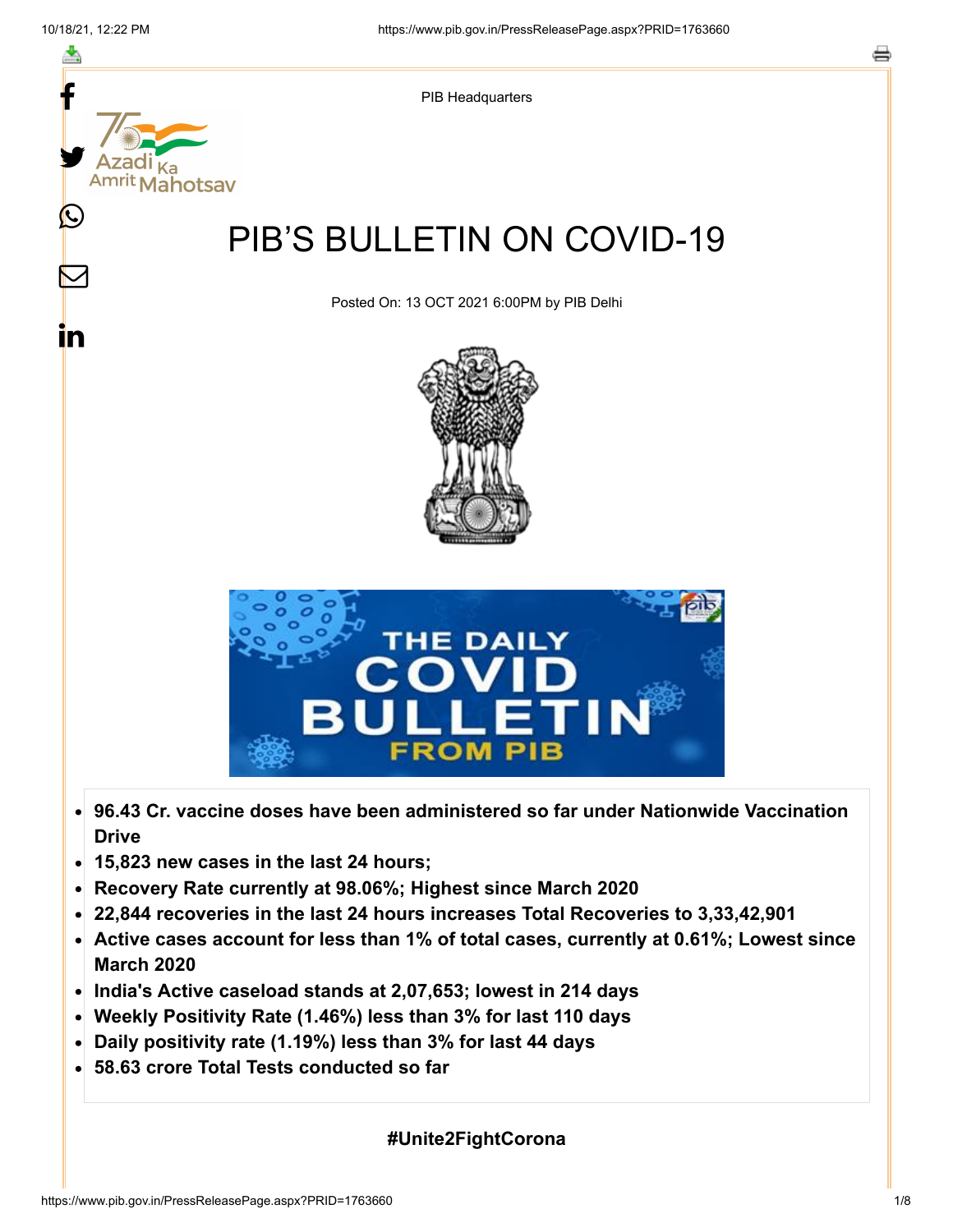f

y.

 $\bigcirc$ 

 $\boldsymbol{\mathsf{M}}$ 

in

#### **#IndiaFightsCorona**

# **PRESS INFORMATION BUREAU MINISTRY OF INFORMATION & BROADCASTING GOVERNMENT OF INDIA**



#LargestVaccineDrive

**COVID-19 Update**

**India's Cumulative COVID-19 Vaccination Coverage exceeds 96.43 Cr**

last 24 hours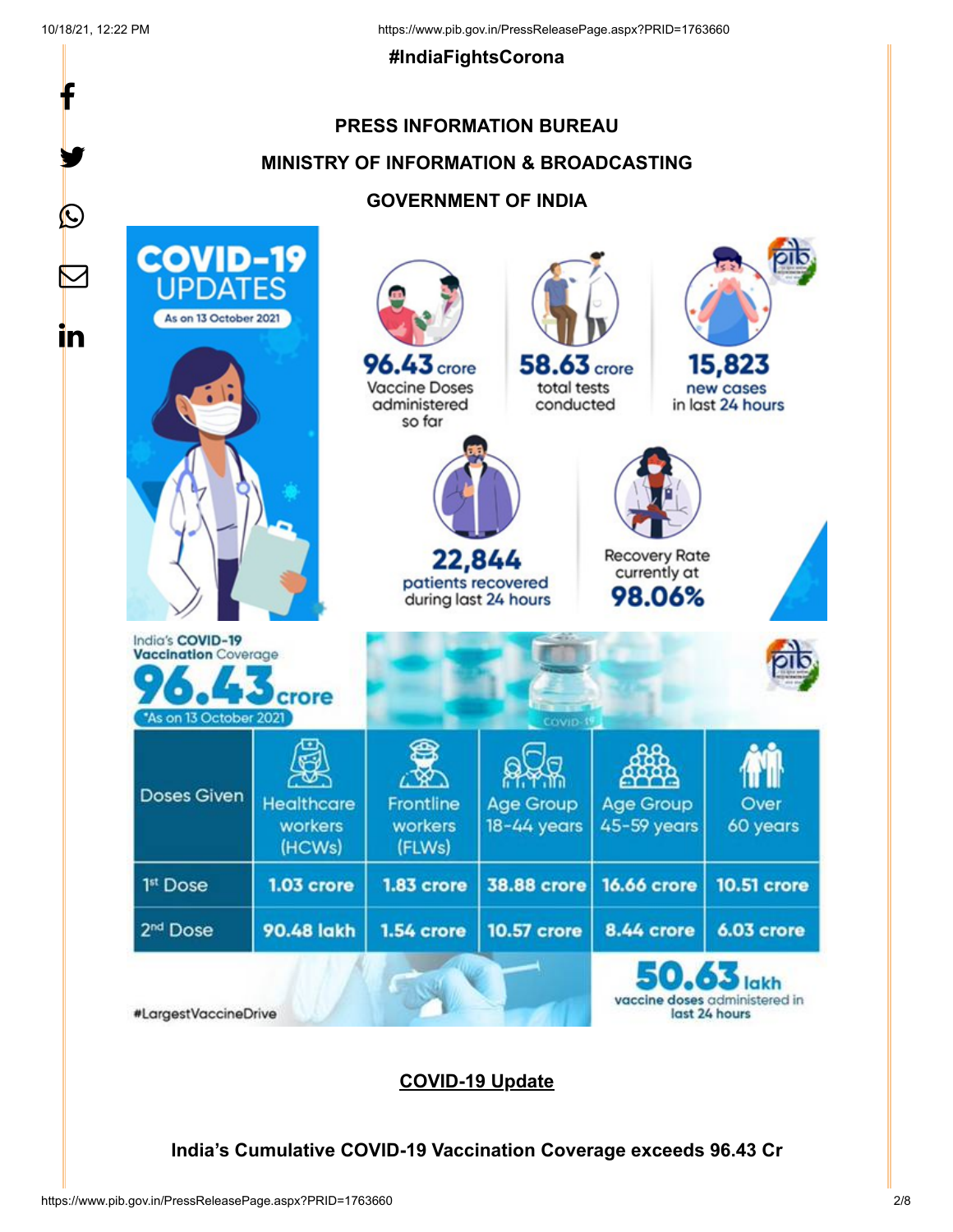f

y.

 $\bm{\mathcal{Q}}$ 

 $\bm{\nabla}$ 

in

**More than 50.63 Lakh doses administered in the last 24 hours**

**Recovery Rate currently at 98.06%; Highest since March 2020**

**15,823 New Cases reported in the last 24 hours**

**India's Active Caseload (2,07,653) is 0.61% of Total Cases**

**Weekly Positivity Rate (1.46%) less than 3% for last 110 days**

With the administration of **50,63,845** vaccine doses in the last 24 hours, India's COVID-19 vaccination coverage exceeded **96.43 Cr (96,43,79,212**) as per provisional reports till 7 am today. This has been achieved through 94,26,400 sessions.

The break-up of the cumulative figureas per the provisional report till 7 am today include:

| <b>HCWs</b>           | 1 <sup>st</sup> Dose | 1,03,75,524  |
|-----------------------|----------------------|--------------|
|                       | 2 <sup>nd</sup> Dose | 90,48,454    |
| <b>FLWs</b>           | 1 <sup>st</sup> Dose | 1,83,59,830  |
|                       | 2 <sup>nd</sup> Dose | 1,54,29,462  |
| Age Group 18-44 years | 1 <sup>st</sup> Dose | 38,88,20,662 |
|                       | 2 <sup>nd</sup> Dose | 10,57,49,264 |
| Age Group 45-59 years | 1 <sup>st</sup> Dose | 16,66,74,343 |
|                       | 2 <sup>nd</sup> Dose | 8,44,42,796  |
| Over 60 years         | 1 <sup>st</sup> Dose | 10,51,47,025 |
|                       | 2 <sup>nd</sup> Dose | 6,03,31,852  |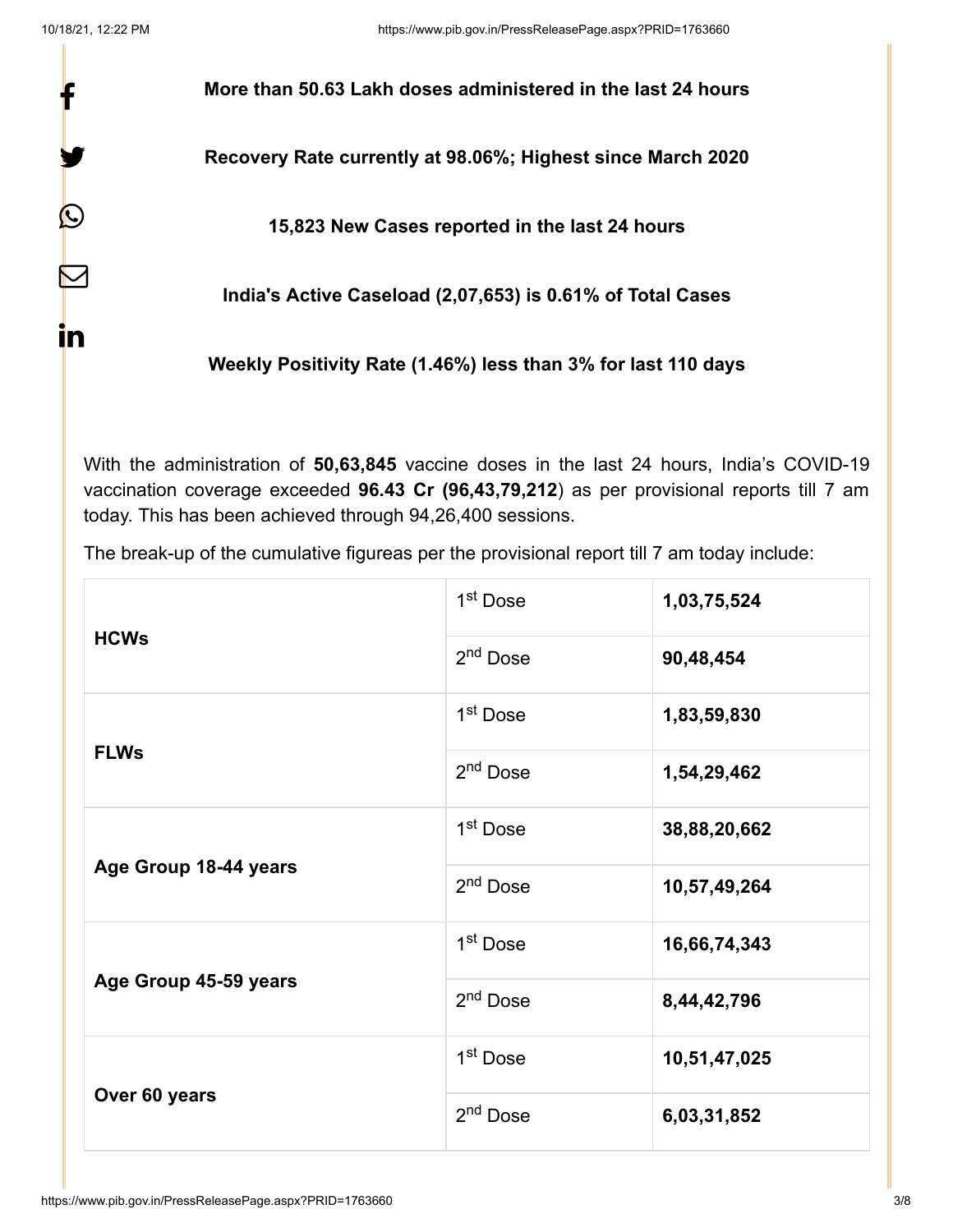Ť

**Total 96,43,79,212**

The recovery of 22,844 patients in the last 24 hours has increased the cumulative tally of recovered patients (since the beginning of the pandemic) to **3,33,42,901.**  $\mathbf C$ 

Consequently, India's recovery rate stands at **98.06%**. Recovery Rate is currently at its highest peak since March 2020.  $\bm{\nabla}$ 



Sustained and collaborative efforts by the Centre and the States/UTs continue the trend of less than 50,000 Daily New Cases that is being reported for 108 consecutive days now.

**15,823 new cases** were reported in the last 24 hours.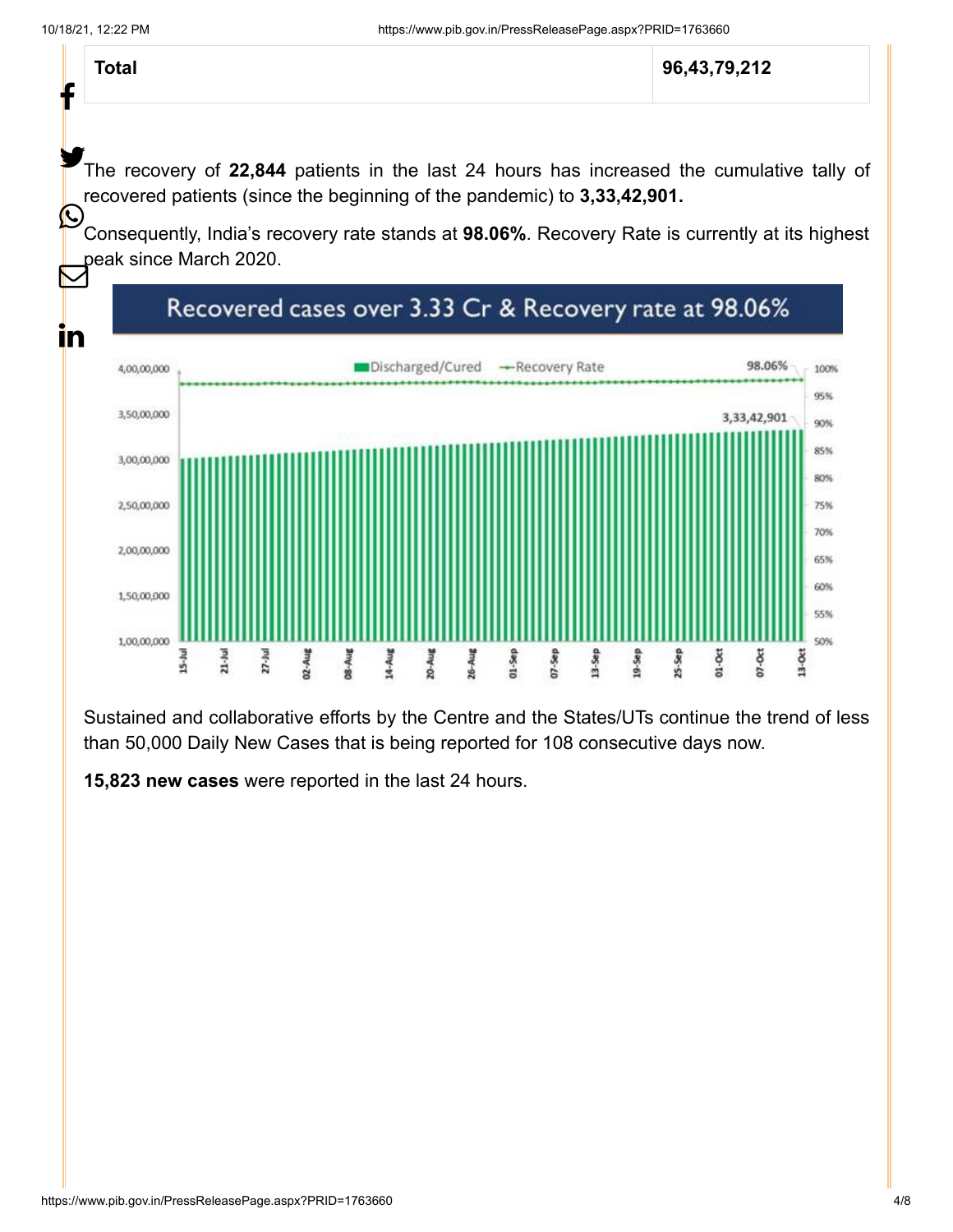10/18/21, 12:22 PM https://www.pib.gov.in/PressReleasePage.aspx?PRID=1763660



The Active Caseload is presently **2,07,653,** which is the **lowest in 214 days.**Active cases presently constitute **0.61%** of the country's total Positive Cases.



The testing capacity across the country continues to be expanded. The last 24 hours saw a total of

13,25,399 tests being conducted. India has so far conducted over **58.63 Cr (58,63,63,442**) cumulative tests.

While testing capacity has been enhanced across the country, **Weekly Positivity Rate at 1.46% remains less than 3% for the last 110 days now.** The **Daily Positivity rate reported to be1.19%.** The daily Positivity rate has remained below3% for last 44 days and below 5% for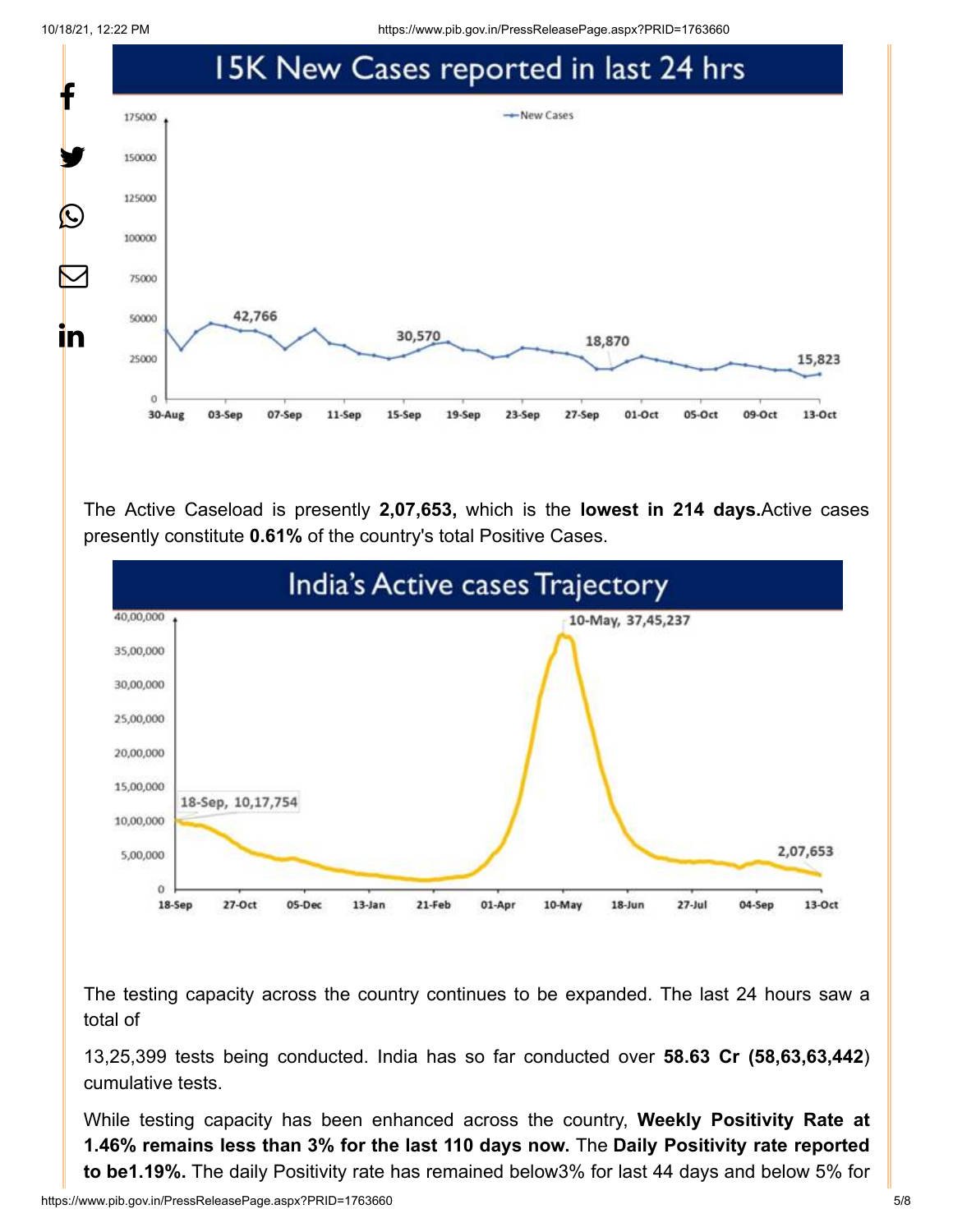y.

 $\boldsymbol{\mathsf{Q}}$ 

 $\color{red}\nabla$ 

in

127 consecutive days now.

Details: <https://pib.gov.in/PressReleasePage.aspx?PRID=1763478>

## **Update on COVID-19 Vaccine Availability in States/UTs**

#### **More than 97.79 Crore vaccine doses provided to States/UTs**

# **More than 8.43 Crore balance and unutilized vaccine doses still available with States/UTs**

As part of the nationwide vaccination drive, Government of India has been supporting the States and UTs by providing them COVID Vaccines free of cost. In the new phase of the universalization of the COVID19 vaccination drive, the Union Government will procure and supply (free of cost) 75% of the vaccines being produced by the vaccine manufacturers in the country to States and UTs.

| <b>VACCINE DOSES</b>     | (As on 13 <sup>th</sup> October 2021) |  |
|--------------------------|---------------------------------------|--|
| <b>SUPPLIED</b>          | 97,79,37,495                          |  |
| <b>BALANCE AVAILABLE</b> | 8,43,76,070                           |  |

More than **97.79 crore (97,79,37,495)** vaccine doses have been provided to States/UTs so far through Govt of India (free of cost channel) and through direct state procurement category.

More than **8.43Cr (8,43,76,070)** balance and unutilized COVID Vaccine doses are still available with the States/UTs to be administered.

Details: <https://pib.gov.in/PressReleasePage.aspx?PRID=1763475>

### **Important Tweets**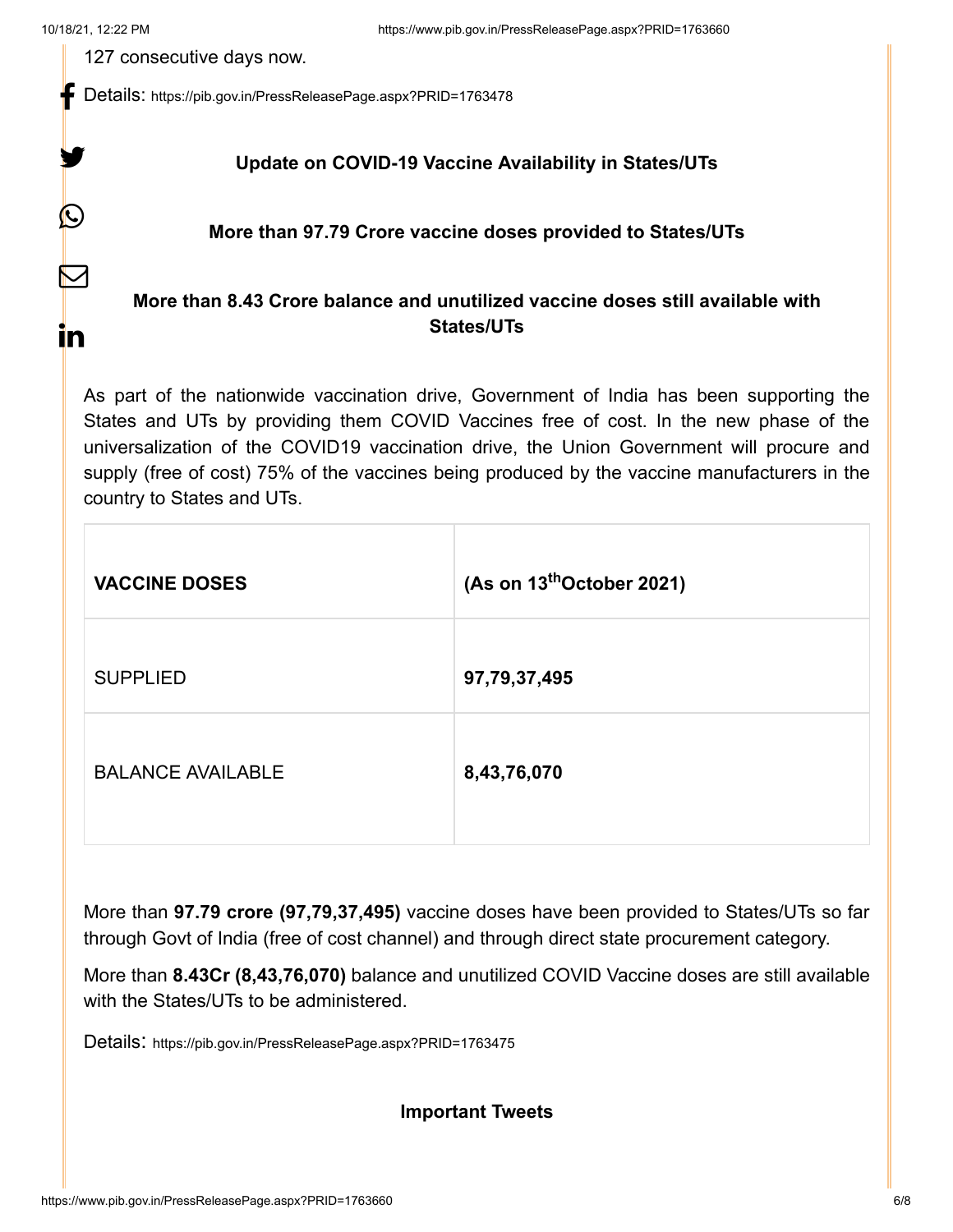[#CoronaVirusUpdates](https://twitter.com/hashtag/CoronaVirusUpdates?src=hash&ref_src=twsrc%5Etfw): Total [#COVID19](https://twitter.com/hashtag/COVID19?src=hash&ref_src=twsrc%5Etfw) Cases in India (as on October 13, 2021) ▶98.06% Cured/Discharged/Migrated (3,33,42,901) ▶ 0.61% Active cases (2,07,653) ▶1.33% Deaths (4,51,189) Total COVID-19 confirmed cases = Cured/Discharged/Migrated+Active cases+Death[s#StaySafe](https://twitter.com/hashtag/StaySafe?src=hash&ref_src=twsrc%5Etfw) [pic.twitter.com/yHer88v6X9](https://t.co/yHer88v6X9) — #IndiaFightsCorona (@COVIDNewsByMIB) [October 13, 2021](https://twitter.com/COVIDNewsByMIB/status/1448194552444047363?ref_src=twsrc%5Etfw) [#IndiaFightsCorona](https://twitter.com/hashtag/IndiaFightsCorona?src=hash&ref_src=twsrc%5Etfw): More than 64.6 crore doses administered in first 113 days of the World's Largest Free-For-All Vaccination Drive launched on June 21, 2021 (As on October 13, 2021)  $\Box$  But this fight isn't over yet, strengthen the country's endeavour by getting [#vaccinated](https://twitter.com/hashtag/vaccinated?src=hash&ref_src=twsrc%5Etfw) [pic.twitter.com/4uh0Dr5ByF](https://t.co/4uh0Dr5ByF) — #IndiaFightsCorona (@COVIDNewsByMIB) [October 13, 2021](https://twitter.com/COVIDNewsByMIB/status/1448160664409686018?ref_src=twsrc%5Etfw) [#IndiaFightsCorona](https://twitter.com/hashtag/IndiaFightsCorona?src=hash&ref_src=twsrc%5Etfw):[#COVID19Vaccination](https://twitter.com/hashtag/COVID19Vaccination?src=hash&ref_src=twsrc%5Etfw) Status (As on 13th October 2021, 8:00 AM) ✅Total vaccine doses administered (so far): 96,43,79,212 ✅Vaccine doses administered (in last 24 hours): 50,63,84[5#We4Vaccine](https://twitter.com/hashtag/We4Vaccine?src=hash&ref_src=twsrc%5Etfw) [#LargestVaccinationDrive](https://twitter.com/hashtag/LargestVaccinationDrive?src=hash&ref_src=twsrc%5Etfw)[@ICMRDELHI](https://twitter.com/ICMRDELHI?ref_src=twsrc%5Etfw) [@DBTIndia](https://twitter.com/DBTIndia?ref_src=twsrc%5Etfw) [pic.twitter.com/0oPzrBon4s](https://t.co/0oPzrBon4s) — #IndiaFightsCorona (@COVIDNewsByMIB) [October 13, 2021](https://twitter.com/COVIDNewsByMIB/status/1448152672050114560?ref_src=twsrc%5Etfw) f У.  $\bigcirc$ K in.